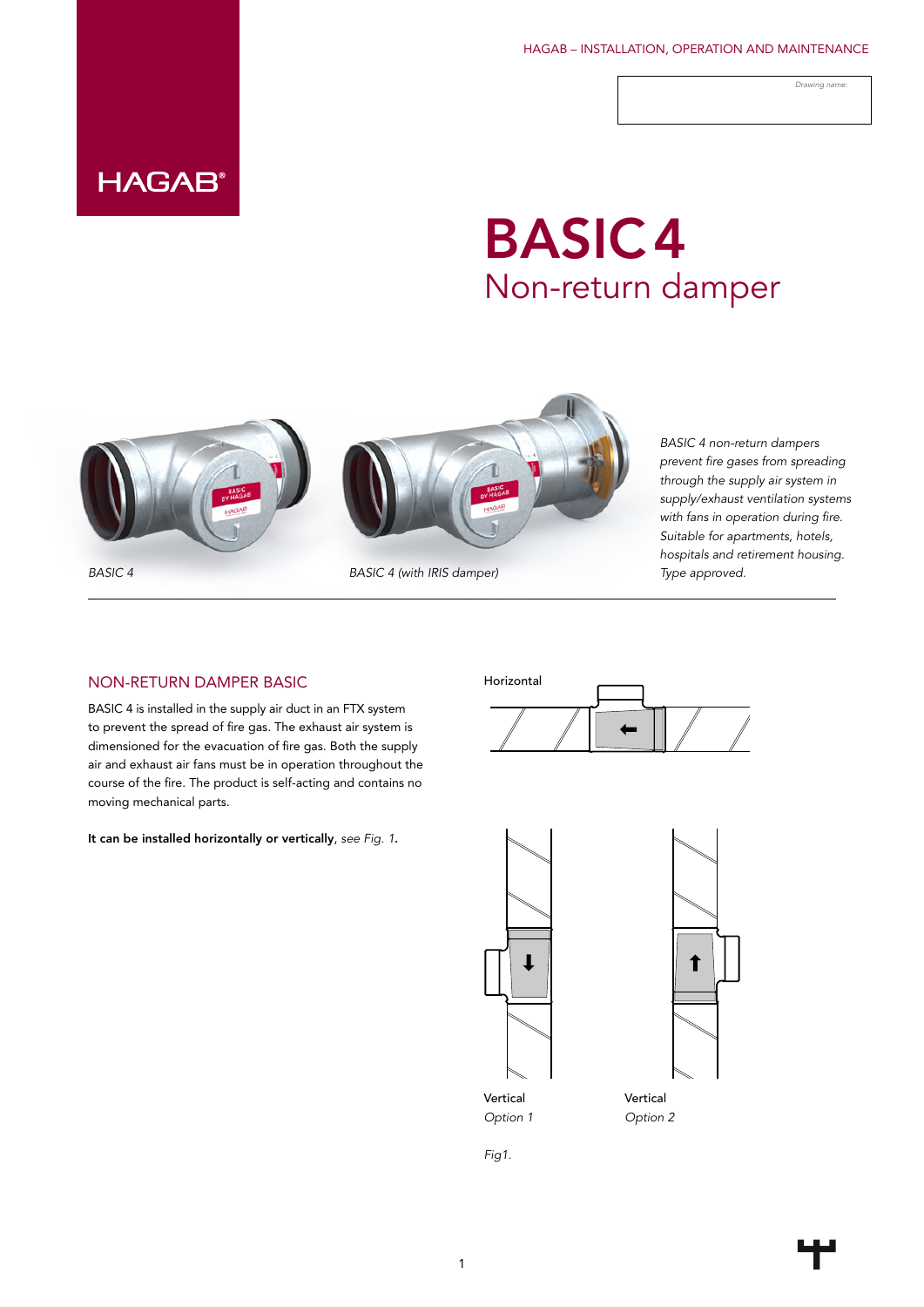

#### HAGAB – INSTALLATION, OPERATION AND MAINTENANCE

*Drawing name:*

# BASIC4 Non-return damper

### BASIC 4

**HAGAB®** 

Shafts between several floors or in corridors on the same floor according to *Fig. 2*.



*Fig2. Side view Fig2. Floor view*

# *BASIC 4 BASIC 4 BASIC 4 BASIC 4 BASIC 4 BASIC 4 Corridor Corridor*

### INSTALLATION IN VENTILATION DUCT

Ventilation ducts and components are installed with suspension devices with the required bearing capacity R, according to BBR.

BASIC 4 can be supplied with an integrated IRIS damper. This combination must be installed with a straight duct with a length of minimum 2 duct diameters, depending on the type of interference, before the measuring device for good measuring accuracy.

BASIC can be covered with insulation if the product's inspection requirements are considered.



#### BEFORE INSTALLATION, ENSURE THAT:

- the insert sleeve is in its correct position.
- the textile material is stretched out.

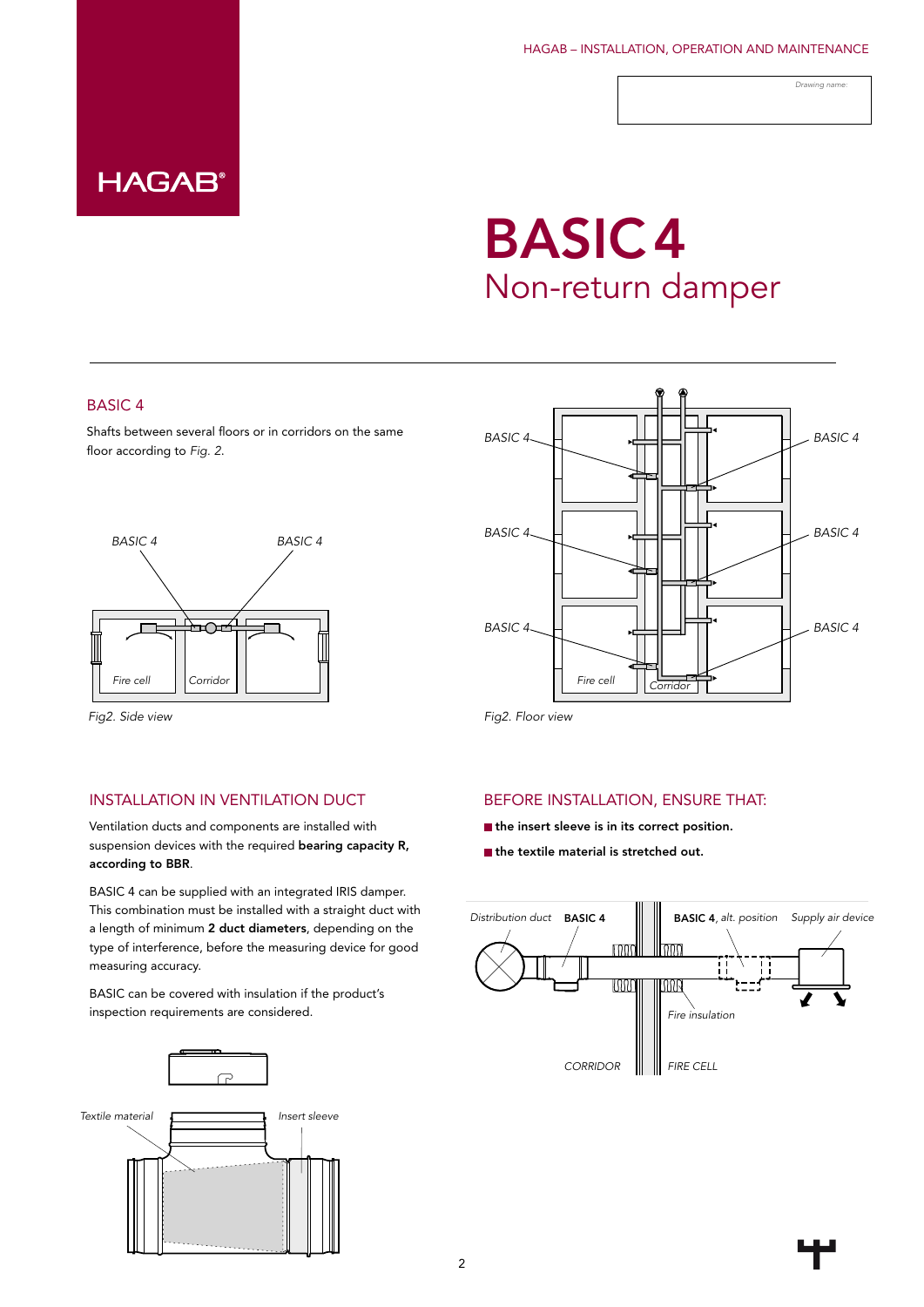*Drawing name:*

## **HAGAB®**

# BASIC4 Non-return damper

### INSTALLATION IN TIGHT SPACES

BASIC 4 should preferably be used where there is limited space available for installation and inspection or where thermal insulation of the duct system is required.

### MINIMUM LENGTH STRAIGHT DUCT

There should always be a straight duct in the direction of the air flow with a minimum length of two duct diameters installed after BASIC 4.



There should always be a straight duct with a minimum length of two duct diameters installed before and after BASIC 4 with IRIS.



### BASIC 4 WITH INTEGRATED IRIS DAMPER

#### Measuring and adjustment function

Where the product is selected with an integrated IRIS damper, the following measurements shall apply:

|                | <b>Size</b> |                          |      |      |      |      |
|----------------|-------------|--------------------------|------|------|------|------|
|                | 100         | 125                      | 160  | 200  | 250  | 315  |
| Setting        | k-factor    |                          |      |      |      |      |
| 1              | 10.4        | 13.8                     | 22.1 | 44.2 | 64.4 | 118  |
| $\overline{2}$ | 7.5         | 8.8                      | 14.8 | 30.9 | 45.6 | 70.0 |
| 3              | 6.0         | 6.5                      | 12.5 | 23.2 | 38.7 | 58.7 |
| $\overline{4}$ | 4.5         | 4.7                      | 10.7 | 18.2 | 30.7 | 45.1 |
| 5              | 3.4         | 3.4                      | 8.5  | 14.0 | 24.1 | 37.0 |
| 6              | 2.5         | 2.7                      | 6.8  | 11.0 | 18.4 | 30.0 |
| 7              | 1.7         | 1.5                      | 4.9  | 8.4  | 12.8 | 21.8 |
| 8              | 0.9         | $\overline{\phantom{0}}$ | 3.5  | 5.0  | 8.9  | 15.8 |

#### INSTALLATION IN COLD SPACES

IInsulation of a free duct system in a cold attic. If the BASIC 4 inspection hatch is not accessible due to external insulation, we recommend installing the inspection pipe extension accessory.



#### INSTALLATION IN HOTEL ROOMS/APARTMENTS



*\*The ventilation duct is insulated at the breakthrough of the fire separating element and considering cabling and radiation.*